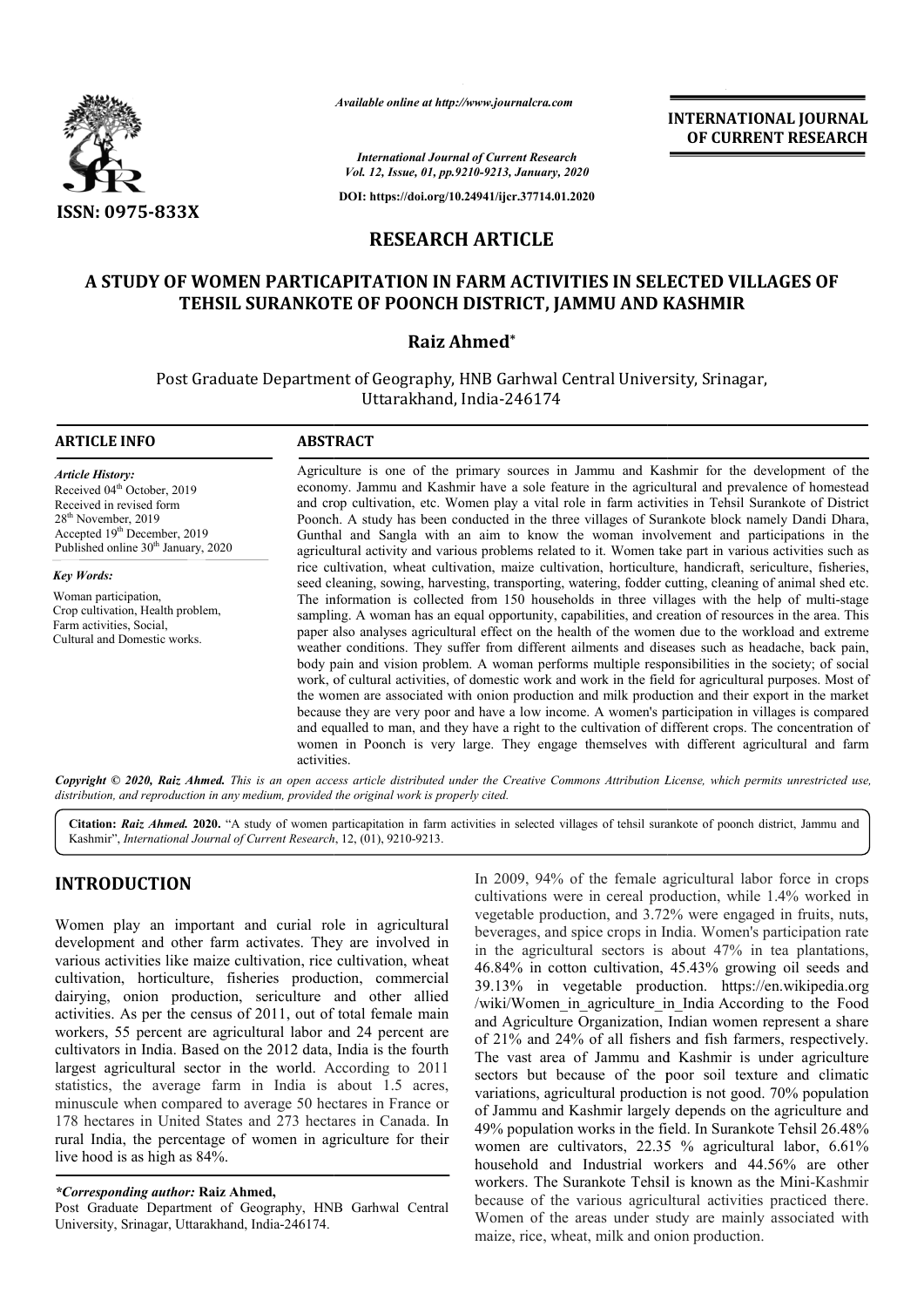Some of them are associated with the handicraft, horticulture, and floriculture. The agriculture and farms production is very low mainly because of the lack of proper training and knowledge. Generally, these women don't know proper methods of agriculture and use of modern technology in the field of agriculture. They face many problems and challenges like lack of irrigation facilities, availability of hybrid seeds, fertilizers and other facilities. During data collection we noticed that these women also suffer from different ailments and diseases such as headache, back pain, body pain and vision problem because of workload and extreme conditions of weather and temperature.

Raju et al. (1991) also revealed in the similar study that rural women in our country shared abundant responsibilities and performed a wide spectrum of duties in raising the family, maintaining the household, attending to farm labour, rearing domestic animals and extending a helping hand in rural artisanship and handicrafts. In spite of discharging all these duties their involvement in decision making process specially related to money matters is low. In Jammu and Kashmir rural transformation and poverty alleviation were regarded as strategic factors in the development process right from 1947. It can be hypothesized that land reform of the 1950s was one of the key factors to engineer basic changes in the rural economy of the State. The State enjoyed the unique distinction of having introduced land reform (Bhat M.S. 1993).

**Location Of Study Area:** Poonch district lies between 33º-75´ and 34º-00´ north latitude and73º-58´ to 74º-33´east- longitude. Baramulla and Budgam districts are situated on its north and north-east, whereas Pulwama district is situated in its west. While in the south it is bounded by Rajouri district, the areas in its west and north-west are presently under the illegal occupation of Pakistan. Surankote townships are located some 27 kilometers to the south-east of Poonch city and 221 kilometers from winter capital Jammu. Surankote is a tehsil and municipal committee in the Poonch district of the Indian union territory of Jammu and Kashmir. Comprised of 43 villages it is located between the Pir Panjal and ranges within the Himalayas. Twenty-four villages are located on the western slopes of main Pir Panchal range while 19 villages are found on the slopes of Rattan Panchal range. The climatic conditions resemble with that of Kashmir. https://en.wikipedia.org/ wiki/Surankote

## **Objective**

- To know the involvement of women in agricultural and farm activities in the Study area.
- To analyze the concentration of women labor in maize, wheat, rice, onion and dairy farming in the sampling area.
- To study the effect of agriculture on the health of woman due to over lord of work.

# **METHODOLOGY**

In the present study multi-stage sampling has been used. In the first stage, three villages of Surankote tehsil Dandi Dhara, Gunthal and Sangla were selected for the purpose of women involvement in the agricultural activities. In the second stage a total of 150 respondents were selected randomly from these three villages for each activity who worked in the field and other activity. Thus a sample of 50 women respondents was taken from village Dandi Dhara, 50 respondents taken from

Gunthal and 50 respondents weretaken from the Sangla village of block Surankote. The respondents' were interviewed as per the objective of the study and it was noticed that a number of respondents are involved in the farm activities.

# **RESULTS AND DISCUSSION**

In the rural area of Jammu and Kashmir woman are illiterate and have a low income sources. They work in field to fulfill their commercial needs of daily life. Their husbands work outside the district.

**Women Involvements in Maize Activity:** Maize is cultivated in the hilly area of Jammu and Kashmir. Poonch is also a hilly district. Most of the women are associated with this activity. The maximum number of women i.e., 64% is associated with seed sowing in Sangla village. Digging under plants is 80%. In harvesting and threshing villages of Sangla and Dandi Dhara have same percentage of 64% and 84% respectively. The last activity of maize cultivation is storing of grains which has shown the involvement of 52% women in Sangla which is higher as compared to other two villages as shown in (Table 1) given below.

**Woman Involvements in Wheat Cultivation:** Women are also involved in the cultivation of wheat from sowing to storing of grains. The maximum percentage of woman involvement in Sangla for sowing, harvesting and threshing are 70%, 90% and 66% respectively. The maximum involvement in grain storing is shown by village Dandi Dhara which accounts for 64% as shown the (table 3) given below.

**Woman Involvement in Onion Cultivation:** Onion is one of the major seasonal crops cultivated in the study area. The women involvement is very large as compared to other crops cultivation. Large no. of women takes part in onion cultivation from preparing of field to storing of onion. They also export large no. of onion in the market. In activities such as field preparing, sowing, watering, weeding, harvesting, and storing the women involvement from Sangla is 90%, 80%, 84%, 76%, 80% and 90% respectively as shown in (table 4) given below.

**Woman Involvement in Dairy Farming:** Dairy farming is the commercial activity performed by women in their houses for milk, butter and curd. Maximum women are involved in dairy farm from fodder cutting to grazing of animals. The maximum percentage of women is noticedfrom Sangla and Dandi Dhara in fodder cutting which is 90% and from milking in Sangla which is 84%. In cleaning of animal sheds the maximum percentage is shown by Dandi Dhara which is70%. In the last activity grazing of animals the maximum percentage shown in Sangla is 84% as shown the (table no 5) given below.

**Effect of Agriculture on the health of woman:** Agriculture provides a large benefit to women but it also affects their health in study area. During the field survey, we noticed that maximum women suffer from headache, back pain, body pain, vision problem, and joint problem etc. due to massive workload. 20% women from Dandi Dhara, 24% women from Gunthal and 30%women from Sangla suffer from headache.44% women from Dandi Dhara, 34% women from Gunthal and 60% women from Sangla suffer from back pain. 58% women from Dandi Dhara, 44% women from Gunthal and 40% from Sangla suffer from body pain. 24% women from Dandi Dhara, 20% from Gunthal and 30% from Sangla are also shown to have various vision problems as shown in (table 6) given below.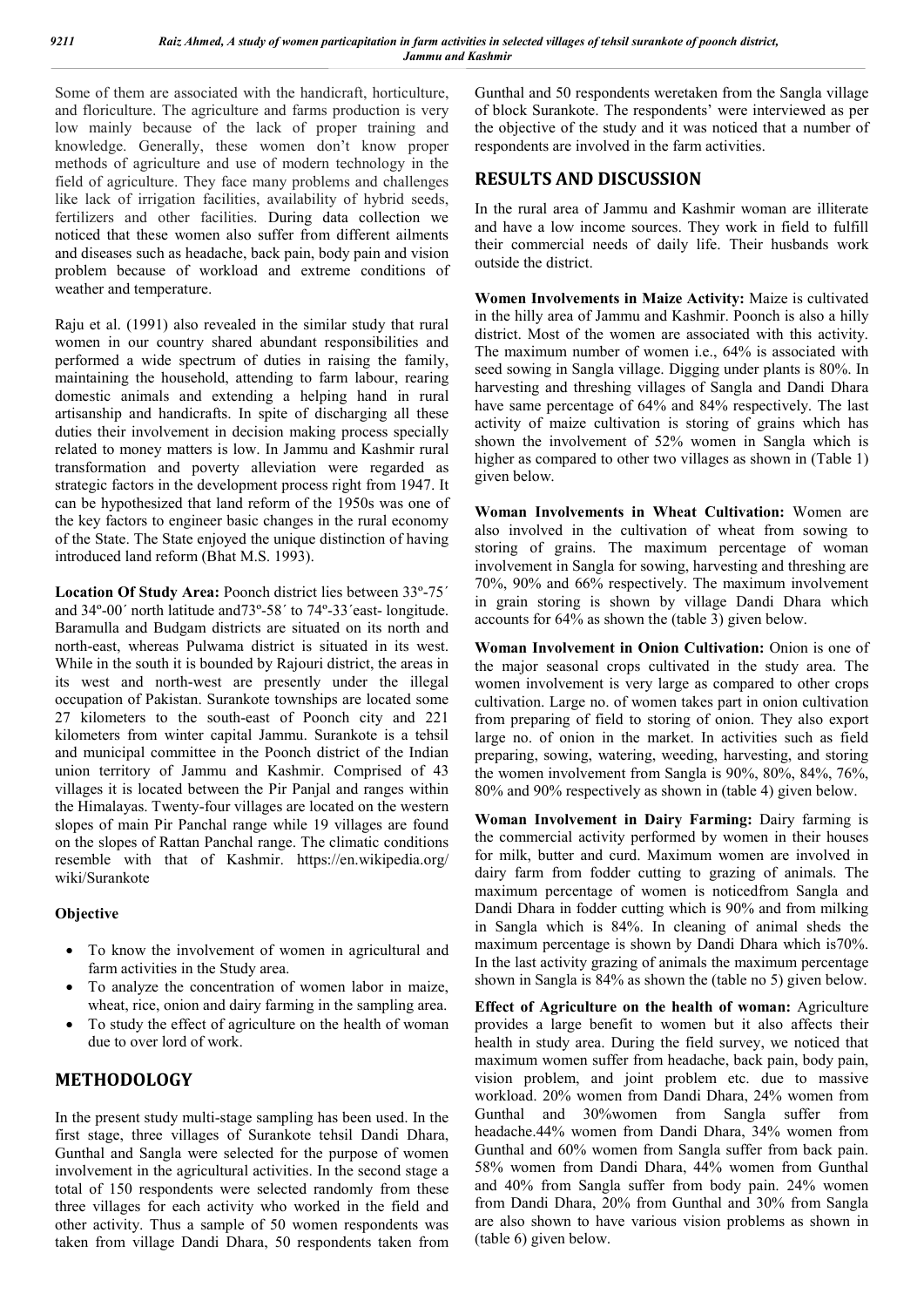| Serial no | Activity             | Number of woman responses $(n=50)$ |               |         |      |        |      |  |  |
|-----------|----------------------|------------------------------------|---------------|---------|------|--------|------|--|--|
|           |                      | Dandi Dhara                        | $\frac{0}{0}$ | Gunthal | $\%$ | Sangla | $\%$ |  |  |
|           | Snowing of Seed      | 30                                 | 60            | 15      | 30   | 32     | 64   |  |  |
|           | Digging under Plants | 25                                 | 50            | 25      | 50   | 40     | 80   |  |  |
|           | Harvesting           | 32                                 | 64            | 30      | 60   | 32     | 64   |  |  |
|           | Threshing            | 42                                 | 84            | 35      | 70   | 42     | 84   |  |  |
|           | Storing              |                                    | 40            | 10      | 20   | 26     |      |  |  |

**Table 1. Woman Involvements in Maize Activity**

Source:-Data based on Field Survey

### **Table 2. Woman involvements in Rice Cultivation**

| Serial no | Activity          | Number of woman responses $(n=50)$ |      |         |               |        |      |
|-----------|-------------------|------------------------------------|------|---------|---------------|--------|------|
|           |                   | Dandi Dhara                        | $\%$ | Gunthal | $\frac{0}{0}$ | Sangla | $\%$ |
|           |                   |                                    |      |         |               |        |      |
|           | Ploughing         | 0                                  | O    | 0       | $^{(1)}$      |        |      |
|           | Watering          | 10                                 | 20   | 8       | 16            | 15     | 30   |
|           | Field Preparing   |                                    | 10   | 4       | 8             | 5      | 10   |
| 4         | Transplanting     | 10                                 | 20   |         | 10            | 12     | 24   |
|           | Weeding           | 15                                 | 30   | 3       | 6             | 21     | 42   |
| 6         | Harvesting        | 20                                 | 40   | 15      | 30            | 30     | 60   |
|           | Storing of grains | 25                                 | 50   | 25      | 50            | 32     | 64   |

Source:-Data based on Field Survey.

#### **Table 3. Woman involvements in Wheat Cultivation**

| Serial no | Activity       |             | Number of woman responses $(n=50)$ |         |               |        |      |  |  |  |
|-----------|----------------|-------------|------------------------------------|---------|---------------|--------|------|--|--|--|
|           |                | Dandi Dhara | $\frac{0}{0}$                      | Gunthal | $\frac{0}{6}$ | Sangla | $\%$ |  |  |  |
|           | Sowing         | 30          | 60                                 | 20      | 40            |        | 70   |  |  |  |
|           | Harvesting     | 42          | 84                                 |         | 64            |        | 90   |  |  |  |
|           | Threshing      | 25          | 50                                 |         | 30            |        | 66   |  |  |  |
|           | Storing grains |             | 64                                 |         | 40            | 30     | 60   |  |  |  |

Source:-Data based on Field Survey

## **Table 4. Woman Involvement in Onion Cultivation**

| Serial no | Activity        |             | Number of women responses $(n=50)$ |         |      |        |      |  |  |  |
|-----------|-----------------|-------------|------------------------------------|---------|------|--------|------|--|--|--|
|           |                 | Dandi Dhara | $\%$                               | Gunthal | $\%$ | Sangla | $\%$ |  |  |  |
|           | Field Preparing | 40          | 80                                 | 42      | 84   | 45     | 90   |  |  |  |
|           | Sowing          |             | 70                                 | 39      | 78   | 40     | 80   |  |  |  |
|           | Watering        | 30          | 60                                 | 35      | 70   | 42     | 84   |  |  |  |
|           | Weeding         |             | 64                                 | 30      | 60   | 38     | 76   |  |  |  |
|           | Harvesting      |             | 74                                 | 25      | 50   | 40     | 80   |  |  |  |
|           | Storing         | 30          | 60                                 | 40      | 80   | 45     | 90   |  |  |  |

Source:-Data based on Field Survey

## **Table 5. Woman Involvement in Dairy Farming**

| Serial no | Activity              | Number of woman responses $(n=50)$      |    |    |    |        |      |  |
|-----------|-----------------------|-----------------------------------------|----|----|----|--------|------|--|
|           |                       | Dandi Dhara<br>$\frac{0}{0}$<br>Gunthal |    |    |    | Sangla | $\%$ |  |
|           | Fodder cutting        |                                         | 90 | 40 | 80 |        | 90   |  |
|           | Milking               | 40                                      | 80 |    | 64 | 42     | 84   |  |
|           | Cleaning animal sheds |                                         | 70 | 30 | 60 |        | 64   |  |
|           | Grazing               | 30                                      | 60 |    | 50 |        | 84   |  |

Source:-Data based on Field Survey

## **Table 6. Effect of Agriculture on the health of woman**

| Serial no | Health Problem | Number of woman responses $(n=50)$ |      |         |               |         |      |  |  |
|-----------|----------------|------------------------------------|------|---------|---------------|---------|------|--|--|
|           |                | Dandi Dhara                        | $\%$ | Gunthal | $\frac{0}{6}$ | Sangala | $\%$ |  |  |
|           | Headache       | ΙU                                 | 20   |         | 24            |         | 30   |  |  |
|           | Back pain      | ے ت                                | 44   |         | 34            | 30      | -60  |  |  |
|           | Body pain      | 29                                 | 58   |         | 44            | 20      | 40   |  |  |
|           | Vision Problem |                                    | 24   | 10      | 20            |         | 30   |  |  |
|           | Joint Problem  | 20                                 | 40   |         | 44            |         | 50   |  |  |

Source:-Data based on Field Survey